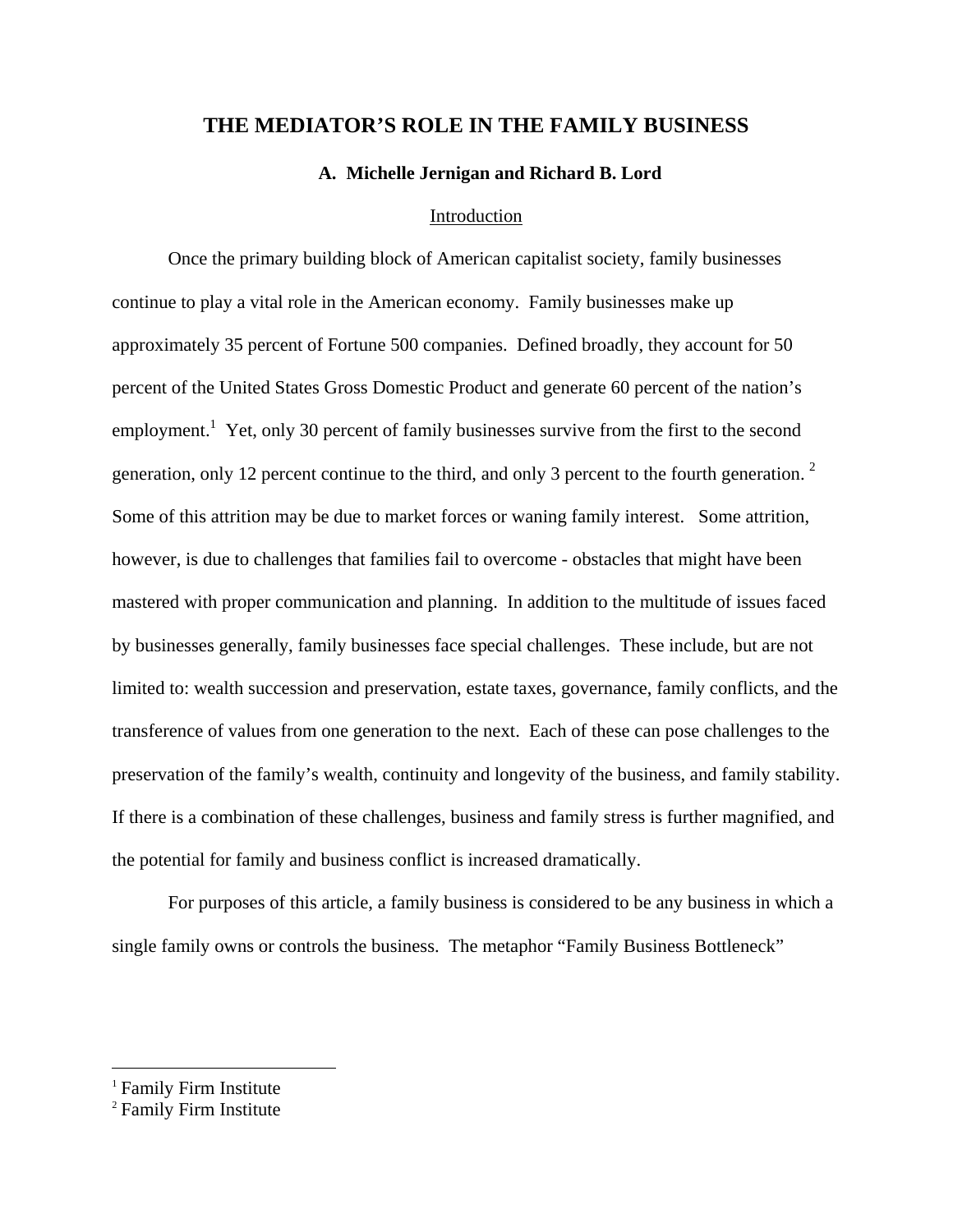(referred to hereafter as "Bottleneck"<sup>3</sup>) is used by these authors to describe the impasse that occurs when family and/or business conflicts prevent the family and/or business from making decisions or achieving desired goals. The consequences of an unresolved Bottleneck in the family business range from poor motivation and lack of productivity and inefficiency, on the lower end of the damage scale, to divisiveness and implosion on the higher end of the damage scale. The authors advocate two processes to cure and prevent Bottlenecks. These are Family Mediation and Family Meetings. The authors also advocate the creation of a structure referred to as the Family Council. The Council provides leadership for the business and establishes a framework for Family Meetings.

# What Causes a Bottleneck in the Family Business?

To answer this question requires a bifurcated approach. What is the cause of conflict and what aspects of the family business make it uniquely susceptible to conflict? In an organizational context, conflict is defined as "an expression of dissatisfaction or disagreement with an interaction, process, product or service."<sup>4</sup> Stated another way, "conflict occurs when the ideas, interests or behavior of two or more individuals or groups clash."<sup>5</sup> It may be caused by skill deficits, lack of information or differing opinions on how information should be collected or assessed, conflicting interests or values, psychopathologies, differing personality styles, scarce resources, organizational deficiencies, unequal power or authority, selfishness, or evil intent.<sup>6</sup>

<sup>&</sup>lt;sup>3</sup> Use of this word is credited to mediator and managing partner, John J. Upchurch, Upchurch Watson White & Max (June 2007).

<sup>4</sup> CATHY A. CONSTANTINO & CHRISTINA SICKLES MERCHANT, DESIGNING CONFLICT MANAGEMENT SYSTEMS (1996) at 4.

 $^5$  Karl A. Slaikeu & Ralph H. Hasson, Controlling The Costs Of Conflict (1998) at 6. <sup>6</sup> CHRISTOPHER W. MOORE, THE MEDIATION PROCESS (1986) at 101. CONTROLLING THE COSTS OF CONFLICT at 7-8.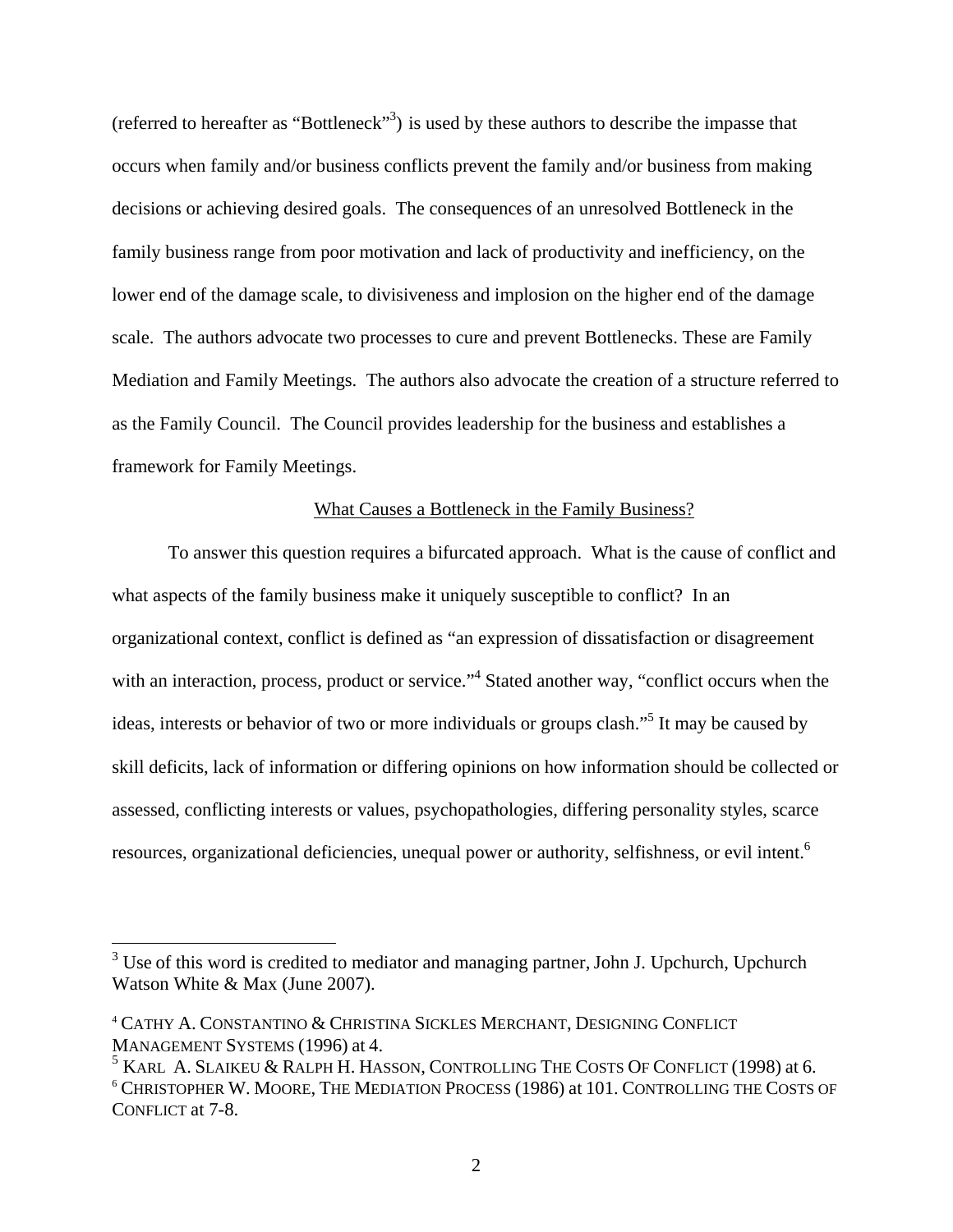The illustration below is an excerpt from a diagram created by mediator, Christopher Moore. It categorizes conflict into five basic causes, with each category containing a number of specific sub-causes. Moore refers to his diagram as a "sphere of conflict."



\* MOORE, CHRISTOPHER W. THE MEDIATION PROCESS. (2d ed. 1986) at 27.



Utilizing Moore's model there would be separate spheres of conflict for the business and the family. The next illustration depicts these two spheres and the area of overlap. The overlap represents those who are family and business members who exert influence over both spheres.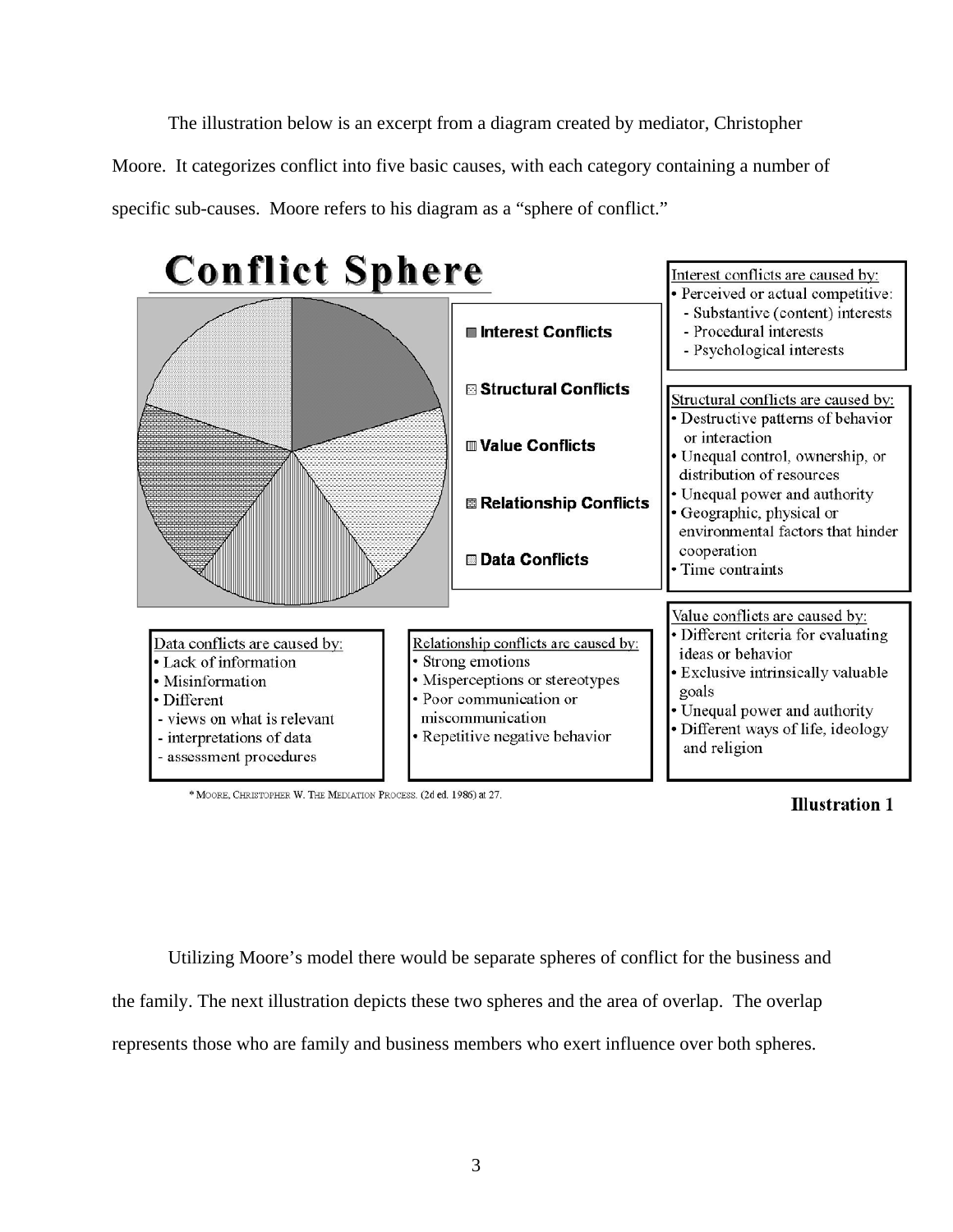The left sphere represents the influence the business exerts on the family and the right sphere represents the influence the family exerts on the business.



**Family / Business Spheres of Influence** 

It is the integration of the family and the business, with all their inherent conflicts, that makes the family business particularly vulnerable to conflict. Furthermore, the consequences are twofold and can be extremely devastating. In the business context, unmanaged or unresolved conflict can create havoc in the work environment, waste resources and prevent the realization of goals. In the family context, unmanaged or unresolved conflict can cause strife, tension, and competition for power -- leading ultimately to fractured relationships, resentment and distrust. Simply stated, a healthy family business is dependent upon, and interdependent with, a healthy family.

Issues for resolution may include conflicts which confront the family, the business or both: "Are certain family dynamics interfering with the healthy functioning of the business? Is compensation fair? What about family and business governance? Do certain family/business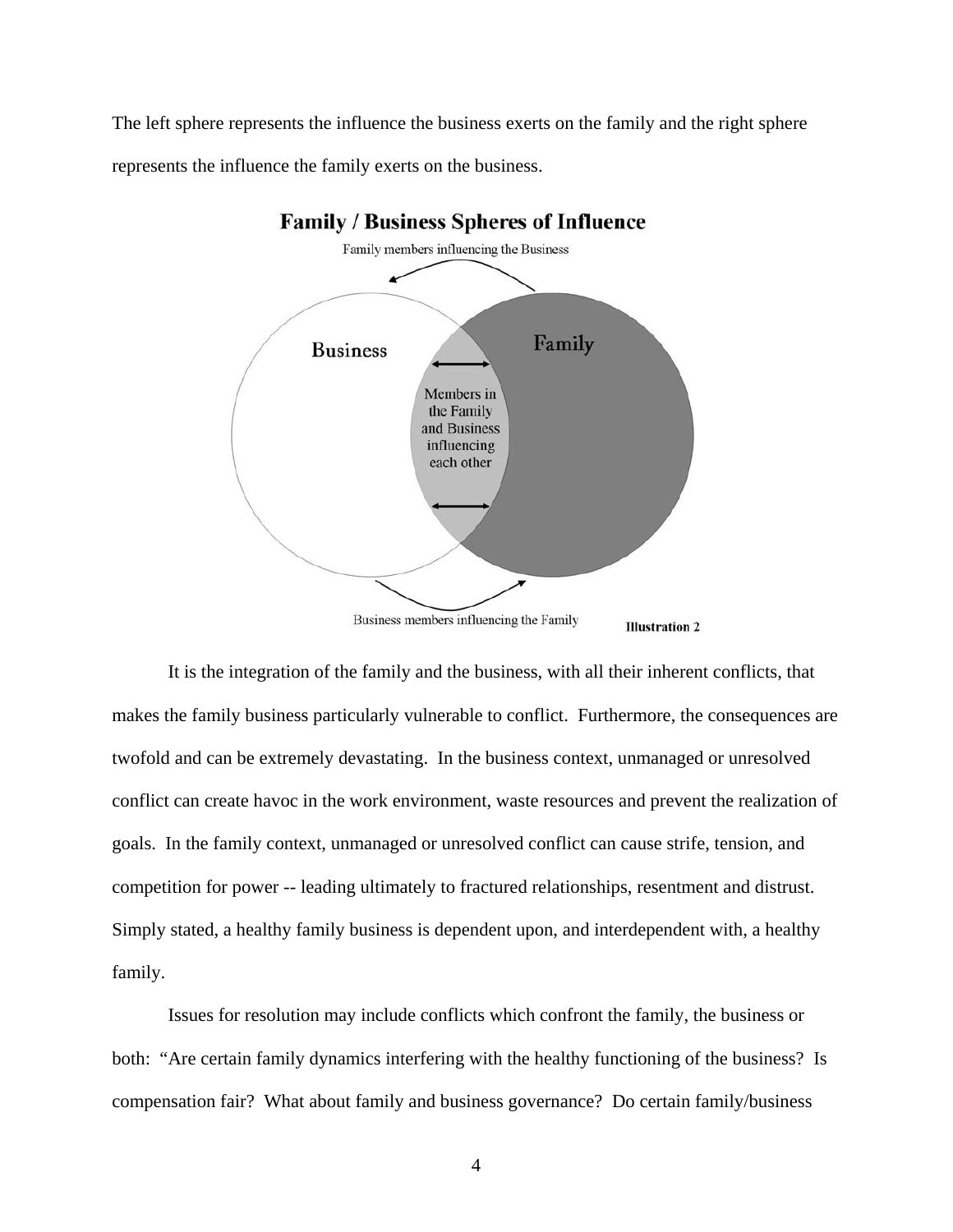members have conflicts at home or in the workplace that hamper productivity? How should poor business performance by family members be handled? Should non-family and family business members be treated equally? How will death or divorce impact the family and the business? How should a patriarch or matriarch deal with sibling rivalry and competition within the family business? These are just a few of the conflicts that could arise in the family business context.

## The Cure for Bottlenecks – Family Business Mediation

 Parties generally have three types of responses to conflict: Escape responses, attack responses and conciliation responses. Escape responses include denying the existence of the conflict, avoiding the conflict, and fleeing from the conflict. Attack responses include power plays such as legal positioning, instituting litigation, physical or verbal threats or intimidation, and violence. Conciliation responses include discussion, negotiation and mediation.<sup>7</sup> Escape responses are insufficient because they do not address the conflict and its underlying causes. Attack responses are inappropriate because they cause too much irreparable damage to the family and the business. Generally speaking, the conciliation response is the best approach to resolving conflicts within the family business.

 Of the conciliation responses, discussion and negotiation are self explanatory, although there are differing styles of negotiation. Some are collaborative (problem-solving) and some are competitive (positional). Life experience, education and personality will dictate the style of negotiation one may choose to utilize. Mediation is a conciliatory process that often yields winwin results while enhancing communication and preserving relationships. When discussions break-down and negotiations fail, mediation can be the cure for the Bottleneck.

<sup>7</sup> KEN SANDE, THE PEACEMAKER, A BIBLICAL GUIDE TO RESOLVING PERSONAL CONFLICT (2d ed. 1997) at 20-21.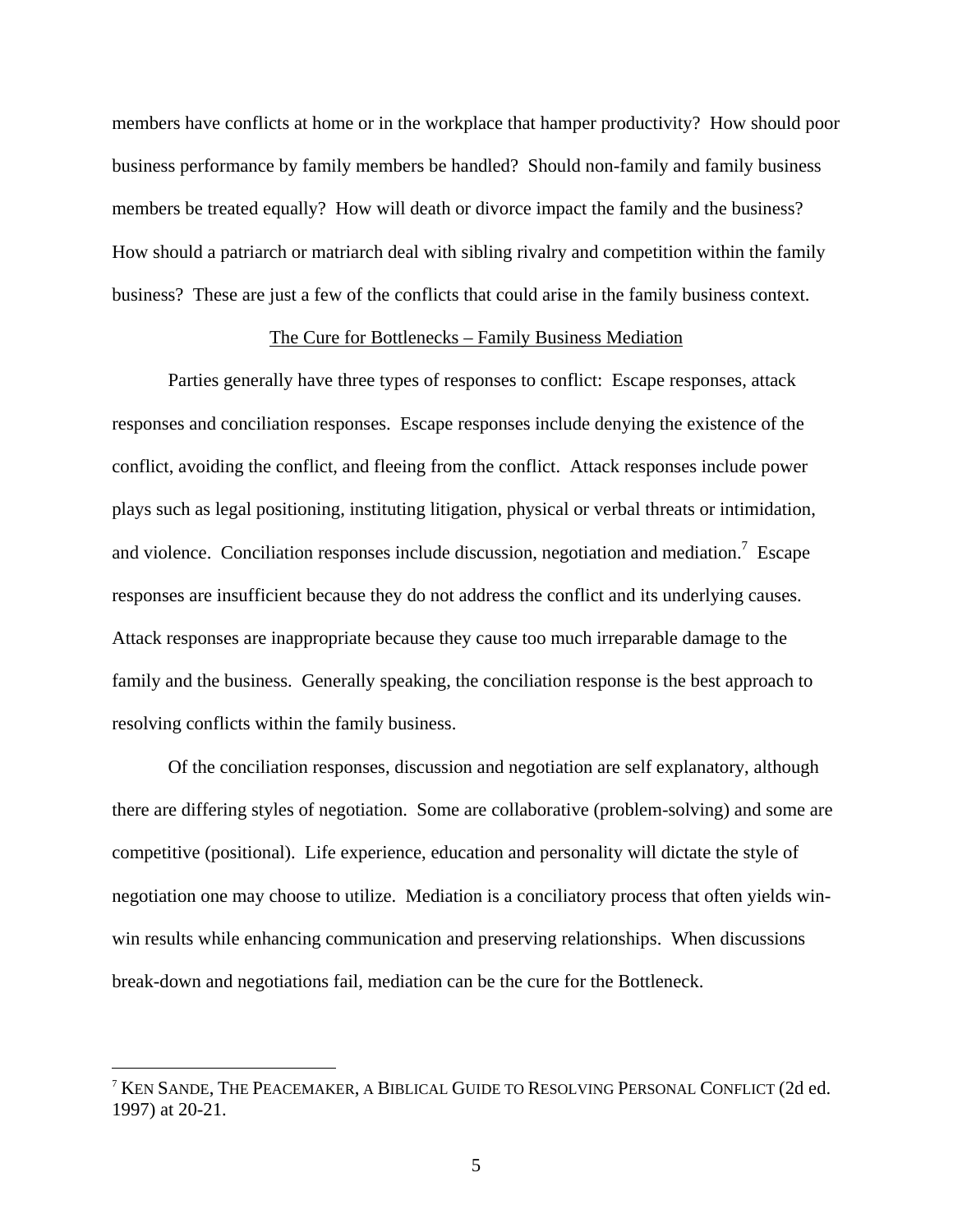While statutes, case law, or procedural rules throughout the country may define mediation differently, it is generally thought of in the family business context as a confidential process whereby a trained professional neutral helps promote healthy family communications and negotiations for the purpose of resolving conflict. In this same context, the mediator is a neutral, impartial facilitator who: 1) develops procedures for problem solving, communication and solution implementation, 2) serves as a translator of family and business members' communications, promoting empathy and understanding 3) educates family and business members on how to negotiate and communicate more effectively, 4) serves as a reality-tester, exploring the validity of members' views and positions, 5) assists the members in reconciling differing interests, diminishing hostility and establishing trust, and 6) assists the members in drafting action plans for solution implementation.

 Mediators have professional expertise in conflict management and resolution and are knowledgeable of the devastating emotional, financial and business costs of unresolved conflict. Most professional mediators are governed by a code of ethics that requires them to: 1) serve as neutral and impartial facilitators, 2) promote self-determination through recognition and empowerment, and 3) maintain the confidentiality of all communications. $8$ 

#### Selecting the Mediator

 Once family business members or their advisors discover there is a Bottleneck which they have not been able to resolve through discussion and negotiation, a mediator can be introduced to the family business. Family business members should select a professional

<sup>8</sup> MODEL STANDARDS OF CONFLICT FOR MEDIATORS, AMERICAN ARBITRATION ASSOCIATION (Sept. 2005), AMERICAN BAR ASSOCIATION (Aug. 2005), ASSOCIATION FOR CONFLICT RESOLUTION (Aug. 2005).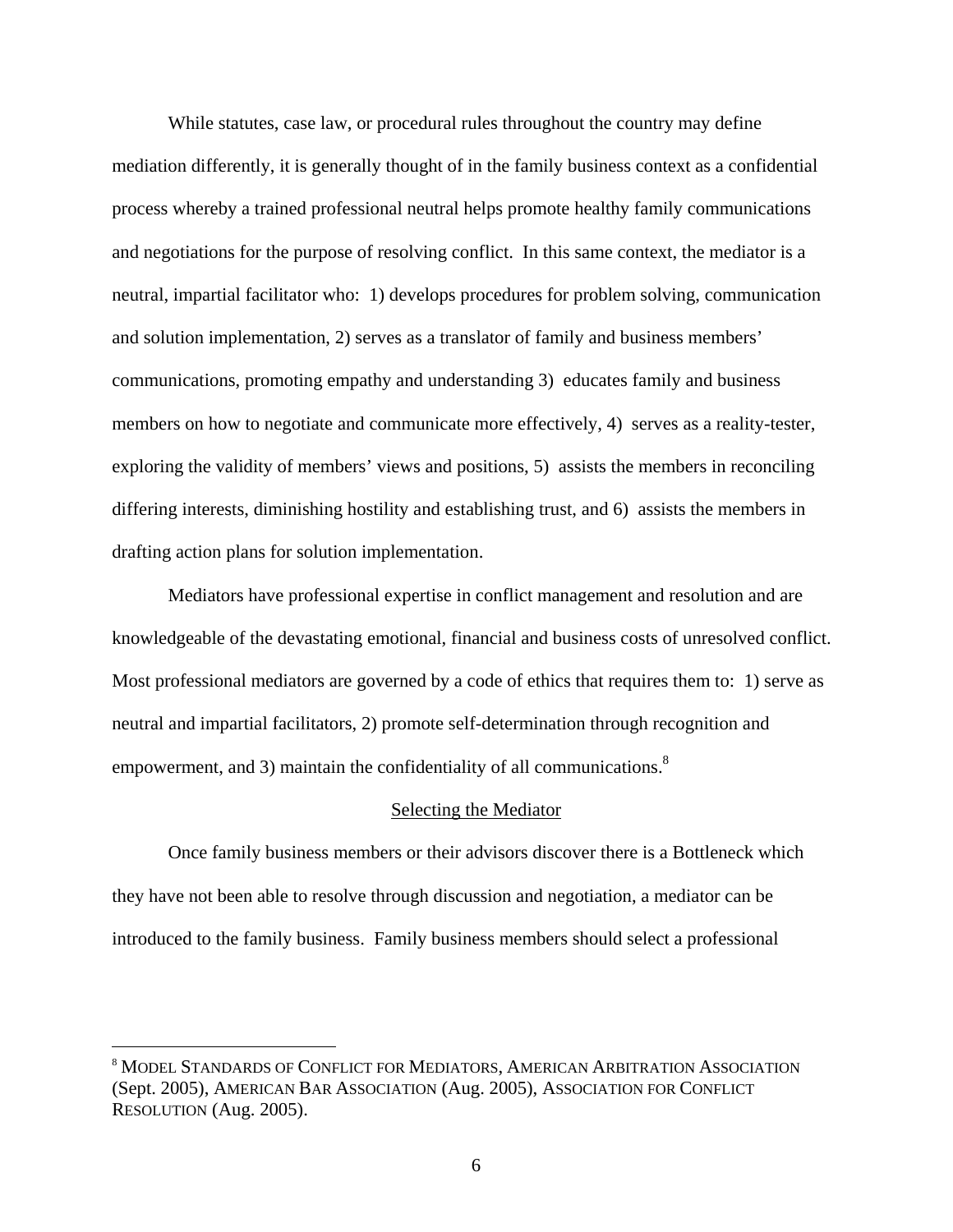mediator who has received some licensure or certification<sup>9</sup> as a mediator. The mediator should be trustworthy, a person of integrity, to whom confidences may be safely revealed. The mediator should be a person who is a "good fit" with the family and the business, one whose personality and style works well with the members involved.

This professional should be highly regarded by her peers and should have a wealth of experience in mediation, as well as conflict resolution process design. A family business mediator must be able to direct the process, without controlling the content or dictating the outcome of the conflict. Most importantly, the mediator must establish rapport and trust with the members, so as to uncover their true interests and harmonize them -- with their mutual gain as the goal.

# Initiating the Mediation

 Any family business member may initiate the process of engaging the mediator and beginning the mediation. It may be preferable that a family member of significant stature within the family business engage the mediator and introduce the concept of the mediation to other family business members. The mediator should play a role in deciding when and where the mediation takes place, who should participate, what items appear on the agenda and the need for any sub-processes within the mediation. It is critical for all family and business members to recognize that while the mediator may have been contacted by the patriarch or the matriarch, that individual is not the mediator's client. The mediator may be compensated by the business, but the mediator's client is actually all members participating in the mediation. The mediator's ethical duties and responsibilities extend to all mediation participants. Typically, the mediator will have a written engagement letter which will be executed by all the members for the purpose

<sup>9</sup> Michelle Robinson, *Mediator Certification: Realizing Its Potentials And Coping With Its Limitations*, 1 AMERICAN JOURNAL OF MEDIATION 51 (2007).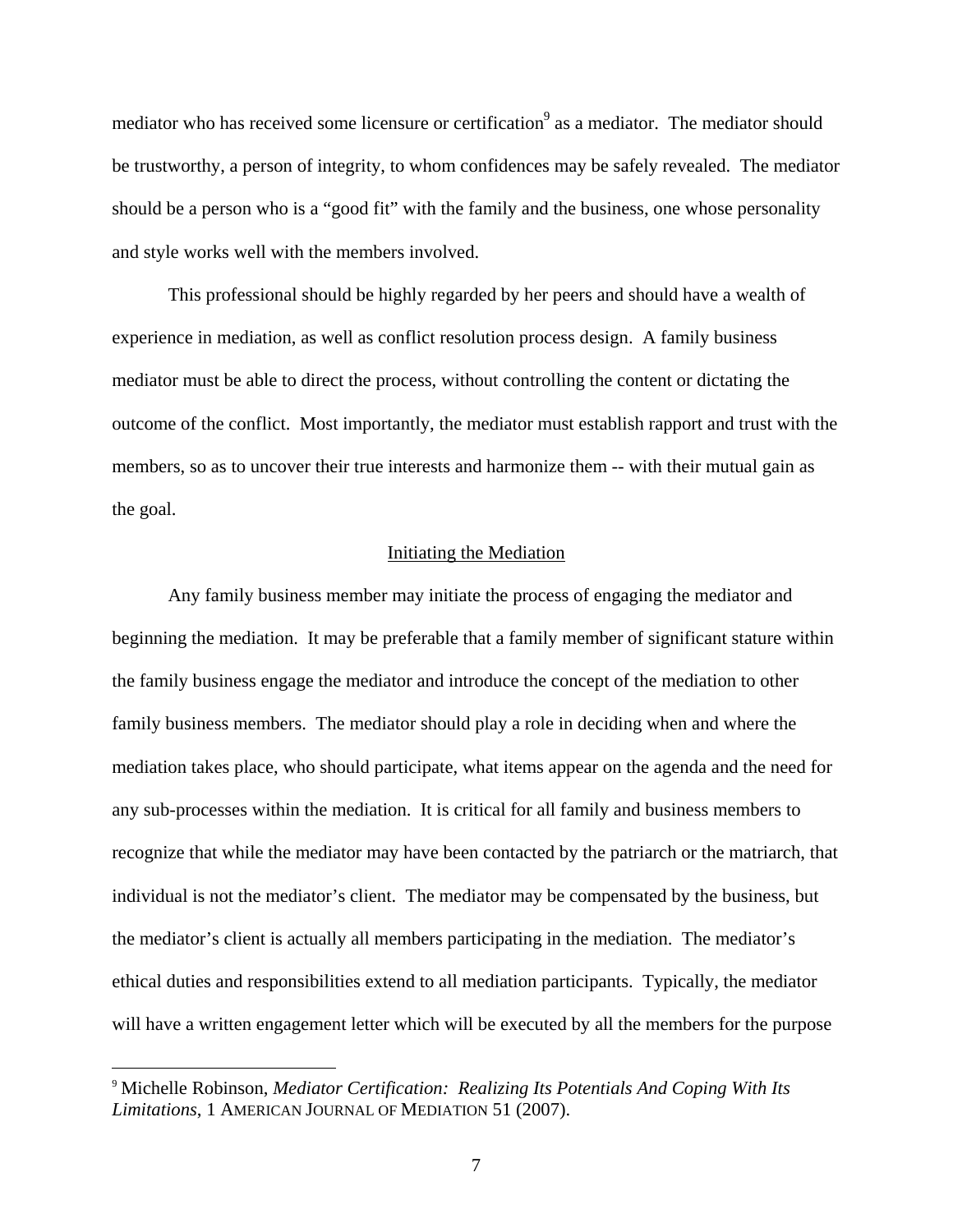of setting forth the mediator's fees and schedule of compensation, establishing ground rules for the mediation, invoking the confidentiality of the process and confirming the members' understanding of the role of the mediator and the process.

 At the beginning of the mediation, the mediator will introduce herself and provide information concerning her educational background, areas of expertise, level of experience and a brief description of how the contact was initiated. The importance of this "introduction" by the mediator may be greater in the family business mediation context than in other types of mediations. This is due to the complexity of the interrelationships of the participants. The mediator will also make any disclosures that may be relevant to the members' perception of her neutrality, as well as any clear or potential conflicts of interest. Following, there will be a brief discussion of the process and its confidential nature, the procedures to be utilized and any specific ethical codes that govern the mediation. Members will be encouraged to ask questions about the mediator, the process of mediation, and her role in the process. It is critical for the mediator to explain that she is a neutral facilitator and has been engaged for the purpose of helping the members sift through the Bottleneck, rather than adjudicate the issues that resulted in the Bottleneck. The goal is a mutually acceptable resolution, not a reluctantly accepted ultimatum.

#### The Mediation Process

 The mediator usually begins the process by reviewing the background of the conflict. This may be accomplished through pre-mediation conference interviews. How did it arise? Are there varying accounts of what happened? Who was involved? This is essentially the "who, what, when, where, and how" of the mediation process.<sup>10</sup> At this stage it will be critical for the

<sup>10</sup> MOORE, *supra.*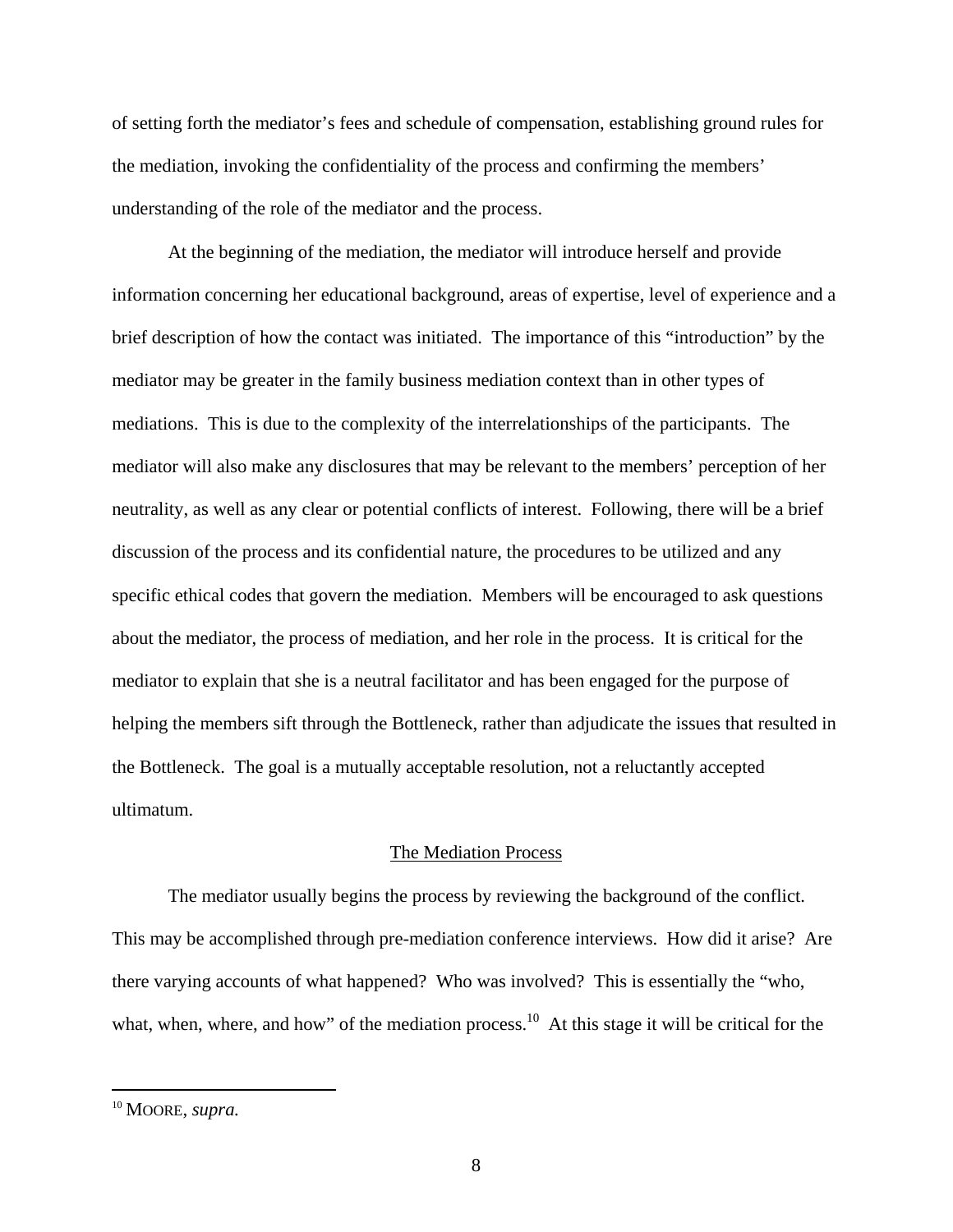mediator to inquire if all interested members are present. Most certainly, all involved decisionmakers should be present, as well as all stakeholders who (although they may not have knowledge concerning the presenting issues) may have an interest in the outcome of any resolution. In the family business context, the mediator must be sensitive to soliciting feedback in an open or joint-session attended by all participants. This is one of the advantages of premediation conferences or interviews. These initial interviews also assist the mediator in planning for, and designing, a successful process.

The mediator may question members about the conflict while all members are gathered together. The mediator may then speak to some or all of the members privately to gain insight into the issues from their individual perspectives, as well as to determine individual members' underlying issues and interests. The information gained by the mediator in the private sessions with various members is only to be disclosed to other members if that disclosure is requested by the member revealing the information. Otherwise, all the communications made to the mediator by individual members are confidential, and are not to be shared with any other members in the mediation. This should be clearly stated by the mediator prior to meeting privately with any member.

 While the mediator is acquiring information regarding the conflict and the apparent and underlying issues, the mediator is also constructing a diagnostic framework for analyzing the issues and designing a process for resolving them.<sup>11</sup> The mediator is a process expert, not a content expert. Various trusted family business professional advisors may play a key role in assisting in the resolution of content issues. The family businesses' Professional Advisory Team ("PAT") – lawyers, accountants, financial planners, business and management consultants, even

<sup>&</sup>lt;sup>11</sup> Brian Mandell, Harvard Program on Negotiation, Teaching Negotiation in the Organization: Negotiating Better Outcomes (2002).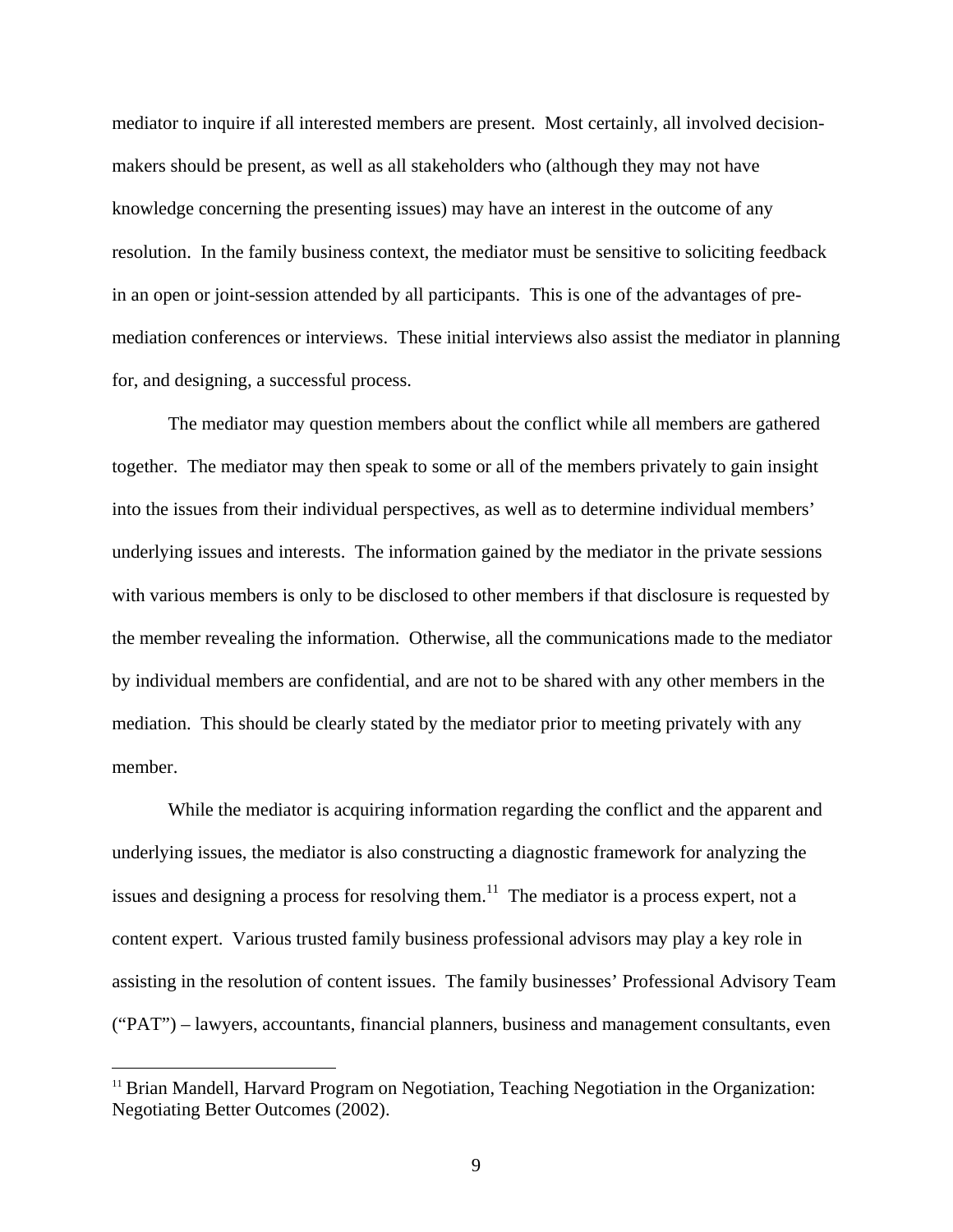family therapists, may provide welcome assistance in the resolution of some issues. The mediator is not retained to provide advice on questions of law, accountancy, finance, business management, or family dynamics and interpersonal issues. Rather, the mediator is the director or conductor; the one who guides the communications, negotiations, and mediation process in such a way that is most likely to produce a resolution of the issues. Unlike others in the PAT, the mediator has no one client, but rather owes a duty: to maintain the confidences of all members: to promote all members' opportunities for recognition, empowerment and self-determination: and to ensure fairness in the process.

 Once the mediator has a clear understanding of the presenting issues and the underlying issues, negotiation will begin, assuming the participants are prepared to do so. Most mediators have been trained to negotiate in accordance with the principles set forth by Roger Fisher and William Ury in their National Bestseller, "Getting to Yes".<sup>12</sup> In the family business context, we advocate a cooperative (collaborative) approach to negotiation. Some of the characteristics which make this style of negotiation readily identifiable are: 1) Bargaining over interests and not positions;<sup>13</sup> 2) People being separated from the problem; 3) Options being

 $^{12}$  ROGER FISHER & WILLIAM URY, GETTING TO YES, NEGOTIATING AGREEMENT WITHOUT GIVING IN (2d ed. 1991). This book is based on the work of the Harvard Negotiation Project.<br><sup>13</sup> The simplest example of the difference between positions and interests lies in the following illustration:

A mother with two daughters has one orange. Both daughters assert a claim to the one orange. Each daughter's demand for the orange represents her "position." If both children continue to demand that the orange be given to them, the mother is most likely going to a) cut the orange in half and give one-half to each daughter, or b) give the orange to the one daughter with a promise that any orange obtained in the future will go to the other daughter. Either solution will be unsatisfactory to one or both of the children. On the other hand, if the mother makes the inquiry of each daughter about why she wants the orange, she will gain insight into their interests in acquiring the orange. In this example the mother makes the inquiry and finds that one daughter wants the juice of the orange for drinking and the other daughter wants the rind of the orange for baking.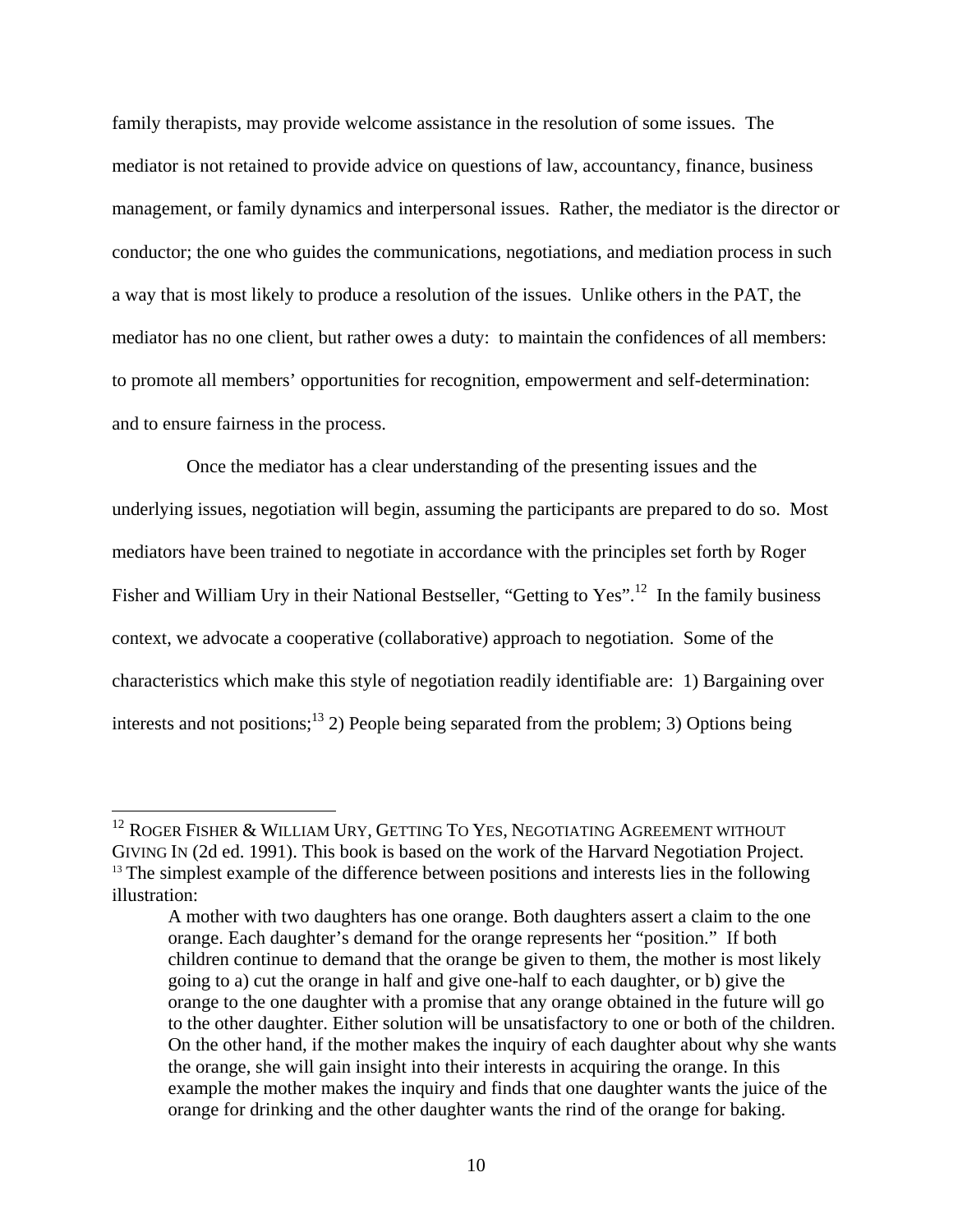invented for mutual gain; and 4) Parties to the negotiation using objective criteria for evaluating options. Under this style of negotiation, parties are encouraged to examine their BATNA, or "Best Alternative to a Negotiated Agreement".<sup>14</sup>

In order for parties to make educated, reasoned decisions regarding their options, they need to fully explore all the options available for resolution, as well as the consequences of not reaching an agreement. In the family business the consequences of not reaching an agreement could be diminished productivity, losing an employee, family divisiveness, financial loss, lost business opportunities, forced sale of the business or portions of it, and ultimately business failure. Mediation may last a few hours, or it may require a number of days. The process may be one event, or it may be ongoing over weeks or months. Members may need to gather additional information, or seek the advice of the professional advisory team before substantive decision-making may occur.

 Since mediators have no one client, their focus is on generating multiple options. Their goals are to help find a resolution that best meets the needs of all members involved and to create "joint value"<sup>15</sup> or "mutual gains". If the members reach an agreement on the issues, then the mediator will assist them in reducing it to writing and will make recommendations that the agreement be reviewed by appropriate members of the PAT before it is signed. If the members do not reach an agreement on the issues, they are free to proceed with other avenues of conflict resolution, including adjudicatory processes, such as arbitration and litigation. Thus, the mediation simply presents an opportunity for the members to fully understand one another, to

Hence, negotiating the positions results in a win-lose outcome, whereas negotiating the interests yields a win-win outcome. 14 ROGER FISHER, *supra*.

<sup>&</sup>lt;sup>15</sup> LAWRENCE E. SUSSKIND & PATRICK FIELD, DEALING WITH AN ANGRY PUBLIC: A MUTUAL GAINS APPROACH TO RESOLVING DISPUTES (1996).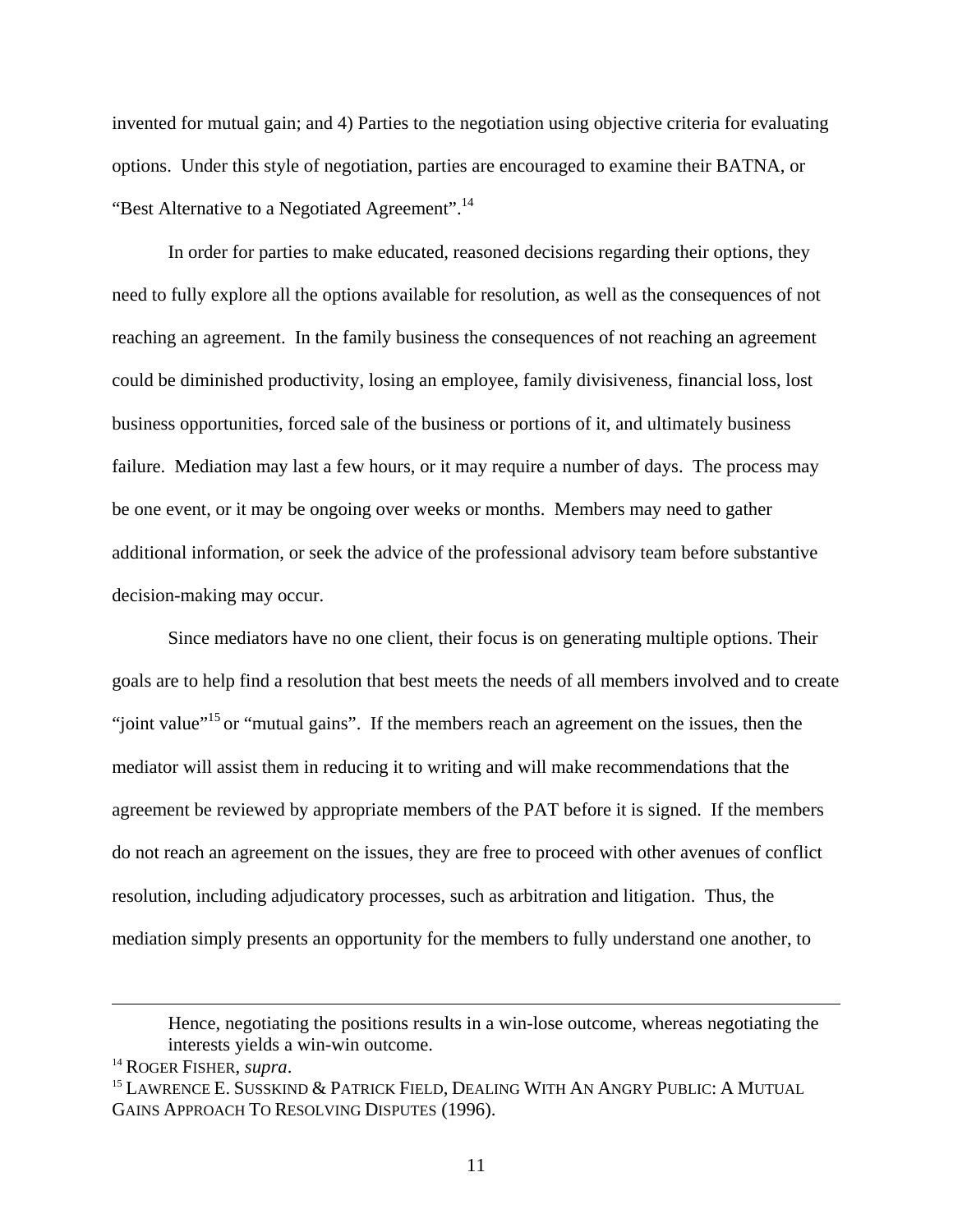explore their interests, to evaluate objectively their options, and to examine the consequences of reaching an agreement versus the consequences of not reaching an agreement. Mediation presents a "nothing ventured, nothing gained" scenario, which is most certainly a worthwhile exercise when compared to the extrinsic and intrinsic costs of the escape or attack approaches to conflict.

## Preventing the Bottleneck - The Family Meeting

 The focus of this article, thus far, has been on resolving conflict through mediation. In the field of conflict resolution, as in the healthcare profession, there is also treatment and prevention. Mediation may be used in treating existing conflict, but the Bottleneck can be prevented with the family meeting.<sup>16</sup> Human experience tells us that when circumstances, whether physical, psychological or spiritual, are left unattended, they tend to decay, fragment, become dull and may even may disappear. The Second Law of Thermodynamics characterizes this as the increase of entropy or the dispersal of energy over time where nothing constrains it. In the family business context, the mechanism for constraining the dispersal of energy is the family meeting. The family meeting is an ancient concept that is more relevant today than ever before.The family meeting is of immense value to the family business as a venue for education, planning, decision-making, and communication.

#### Why Have a Family Meeting?

The Family Meeting is a recurring or single forum to promote productive communication among interested family members. It can involve the most interested stakeholders and decision makers or it can expand to include all family members interested in working for the business or

<sup>&</sup>lt;sup>16</sup> Should We have a Family Meeting?, 1 THE CALIBRE PAPERS, Spring 2007.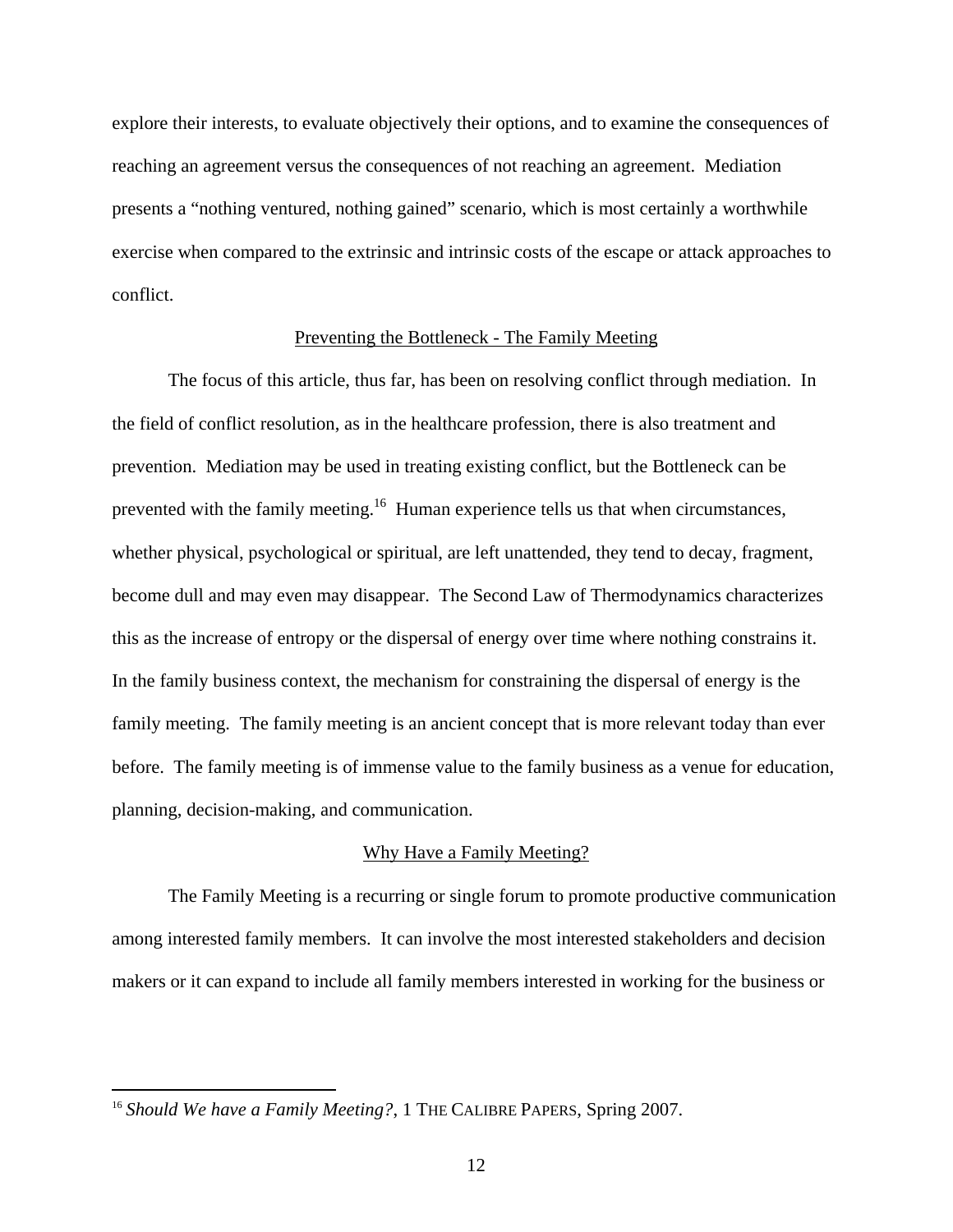benefiting passively from the performance of the business and wealth of the family. The Family Meeting can also, when appropriate, involve non-family members.

Family meetings, when conducted properly, enhance communication, encourage transparency, and promote understanding and trust within the family and the business.Family meetings provide a structure within which productive discussions and deliberations may take place.Through regular family meetings, a family can develop a sense of mission, vision and purpose. Priorities can be established and family values can be articulated and transferred. Family meetings are an excellent forum for establishing governance and cultivating family leadership, which translates into stronger relationships and a stronger family and business as generations come and go. Family meetings also preserve and perpetuate a healthy family  $legacy.<sup>17</sup>$ 

At the core of family meetings are interpersonal dynamics that influence communication, decision-making and acceptance of decisions. Successful business families have learned the value of the family meeting to maintain family connectedness, to gain understanding of personality differences and perspectives, to address presenting and underlying issues, and to head off damaging conflict. The primary goal of the family meeting is to provide an informal forum for communication among family members.

We all recognize that communication is the key to the effective functioning of an organization. Knowing the importance of communication and actually communicating are two different things, with the latter being more difficult and elusive. In business, without effective communication, resources are wasted, goals go unrealized, and failure can result. In a family, the fabric of relationships can fracture and disappointment and resentment can flourish, with

<u>.</u>

 $17$  Id. at 2.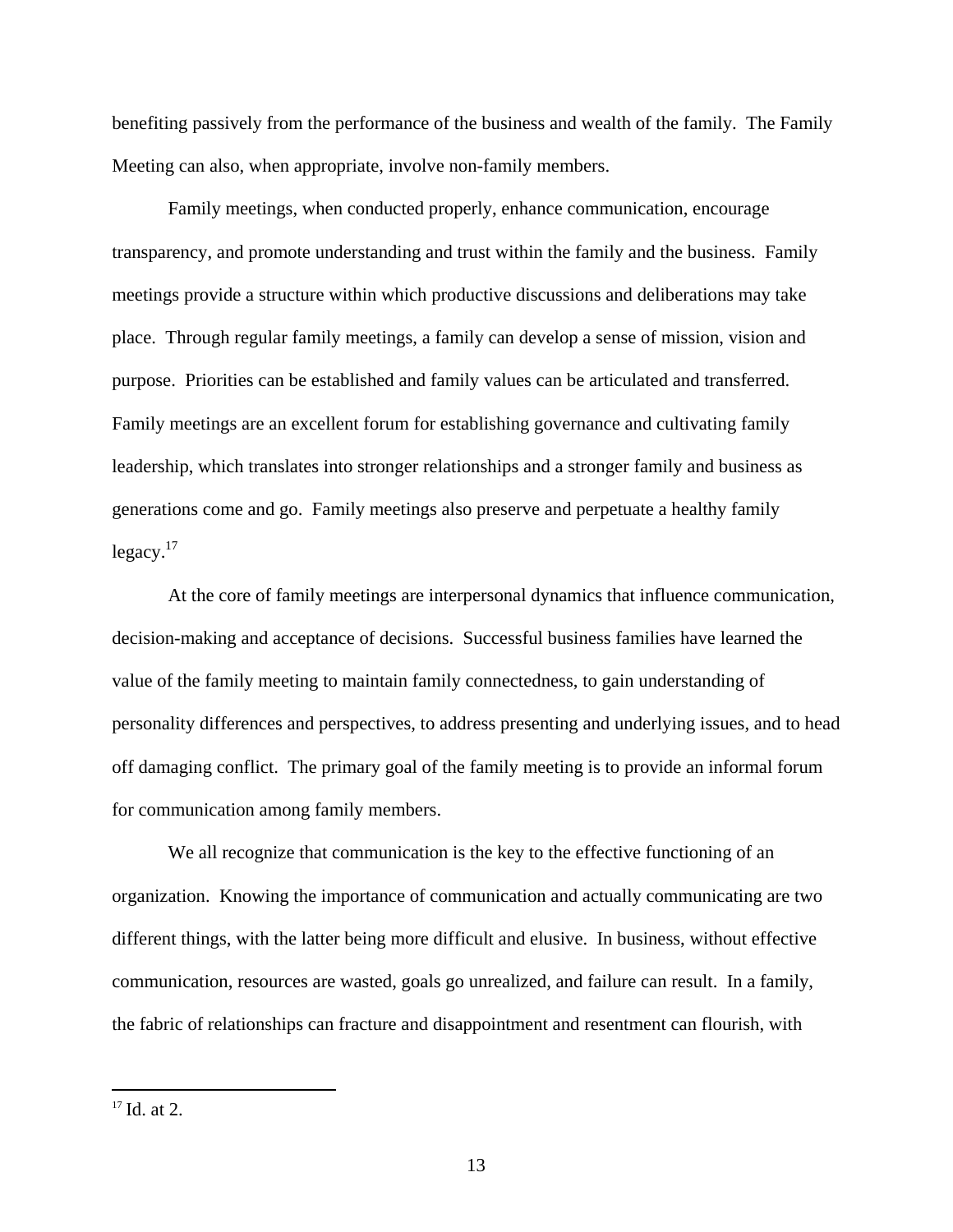wounds lasting a lifetime. In a family business the value of effective and productive communications cannot be overstated.

Family businesses are dynamic and the nexus between family and business is quite complex. Family values, business values, generational perceptions and expectations, succession, and pragmatic business management, wealth, tax, and estate planning issues can all be addressed through the family meeting. Most families agree it is better to make decisions for themselves and to resolve issues in the privacy of a meeting room rather than in a public courtroom. "It is not an exaggeration to say that every family that succeeds over multiple generations makes some use of family meetings".<sup>18</sup> On a personal level, Family Meetings move families from "Family" Discord to Family Connectedness."<sup>19</sup>

### When Should a Family Meeting be Held?

 Exercise works best when done periodically; the same can be said for family meetings. Regular family meetings are excellent ways to enhance collaborative relationships and provide team-building opportunities. They can also be ways to regularly mark accomplishments and recognize new family business members. The benefits of regular meetings include periodic connectedness and communication, opportunities to share information and values, family and business development, identification of family and business goals, assessing progress towards those goals, gaining understanding of member's value differences, early problem solving and management of family and business transitions. Regular family meetings may be held on an annual basis, semi-annual basis, or quarterly. These meetings may be informal, or more structured.

<sup>18</sup> *Should We have a Family Meeting?,* at 2.

<sup>&</sup>lt;sup>19</sup> Wayne Gill, mediator, Upchurch Watson White & Max (Oct. 2007).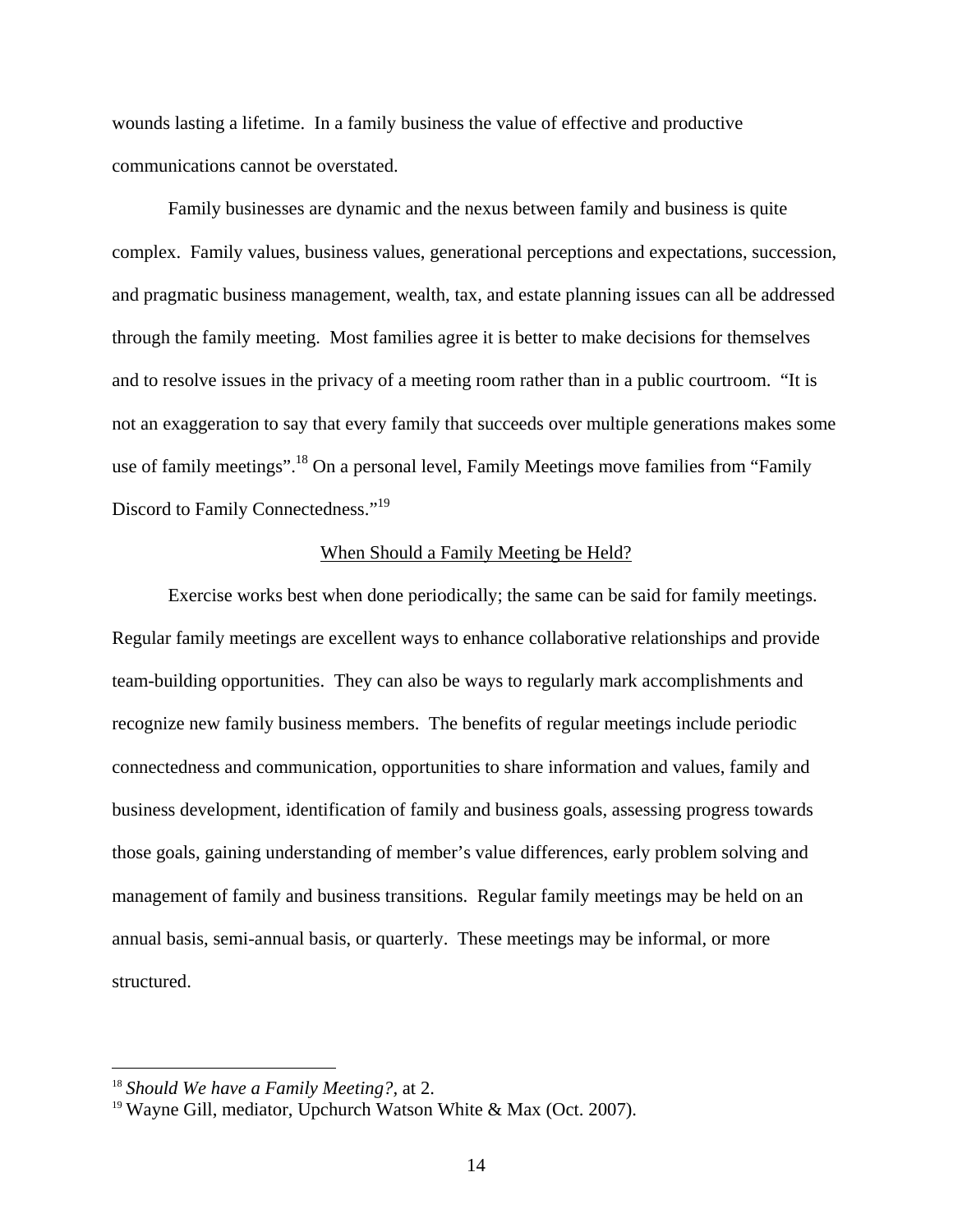Regardless of whether the purpose is to connect with family members, or address important business and wealth management issues, there should be an agenda, with an appropriate allocation of time to address all topics. It is crucial that meetings be scheduled with plenty of time and some variation in topics so that members can maintain an appropriate level of interest. Members of the different generations will have varying needs regarding times for breaks and relaxation, the ability to stay focused and on-target, and time to digest information and make decisions. Most family meetings take longer than members may anticipate due to the time required for members to process business issues in the family context.

 Family Meetings may also be called on an impromptu basis to address specific issues. Family meetings are crucial at times of difficult transitions and family stress, such as the death of a key leader, the sale of the business, management changes and transition of the business from one generation to the next. These are times when the family and the business are extremely vulnerable and need to ban together for support, communication and constructive decisionmaking. Successful family meetings at these critical junctures can make the difference between thriving and not surviving.

# What are the Topics to be Addressed at Family Meetings?

 The goals for any family meeting should be clear, and should be tailored to the needs of the family at the time of the meeting. From creating a mission statement to developing a strategic plan, or reviewing changes in the family business's investment environment, the family meeting is a valuable tool. Succession planning, estate planning, wealth creation and management strategies, market changes and other issues important to family business are typical topics of the family meeting, along with updates and revisions as to the family's values, mission,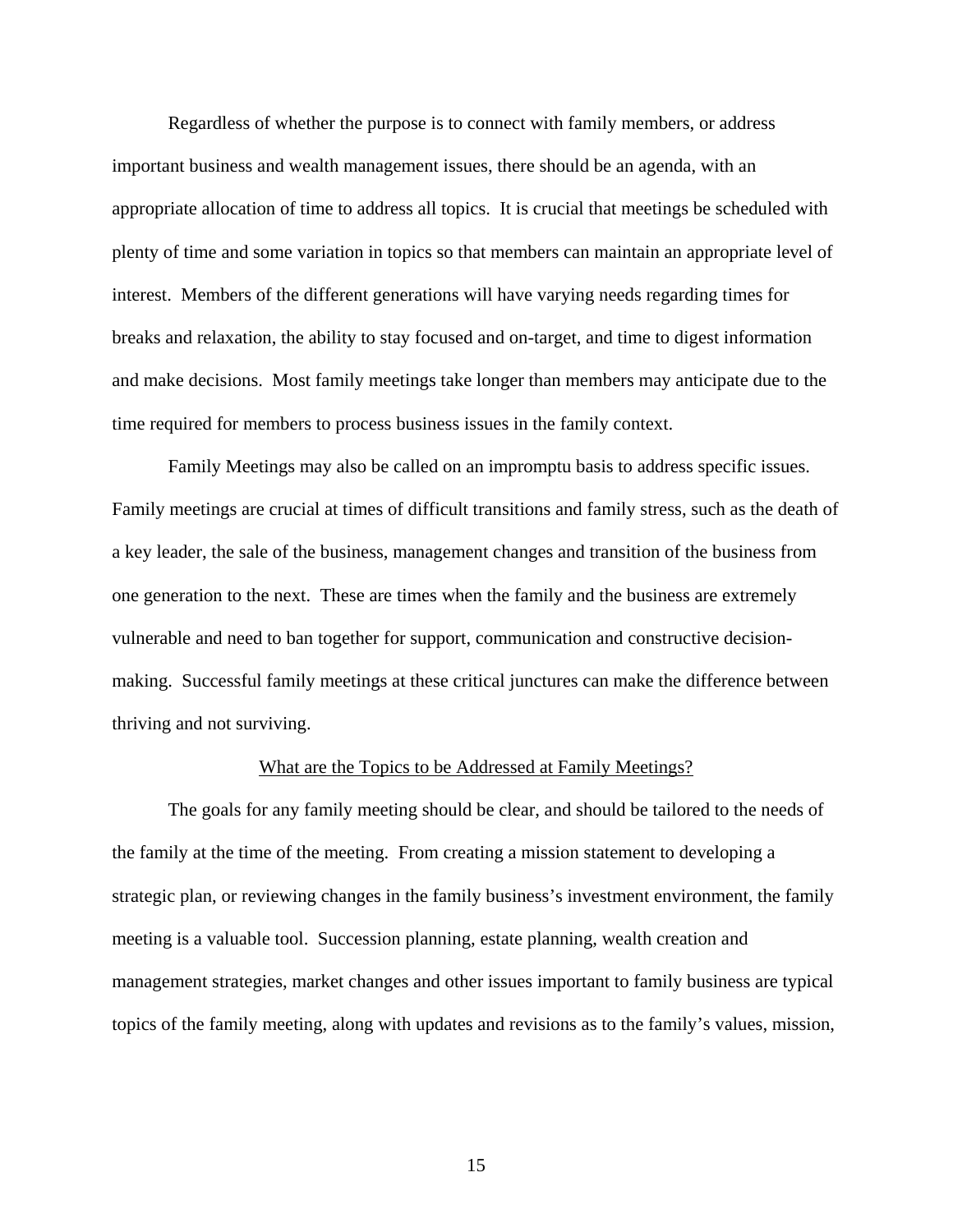priorities and goals. These meetings can help hone and shape values, promote a sense of heritage and ensure a long lasting legacy.

Many other issues may be addressed at the family meeting. Which family members should occupy what roles in the company? Should the family bring in a professional management structure, or continue to manage the company itself? Who will succeed the current generation? How does the current generation transfer its values to the successor generation? What is the proper way to train and educate the new generation? Does the current generation want the successor generation to be involved in the business? Would the family's goals of wealth creation and preservation be better served by a sale of the company and purchase of another, or some other investment? Is the applicable estate plan consistent with the benefactor's and beneficiaries' wishes and expectations? Is there a need to address estate and income tax goals? Should there be a restructuring of the business to simplify it or enhance asset protection? Are cash flow, capital preservation and liquidity realities in line with the family's expectations? Who should be retained or hired as trustees or other trusted advisors? Are the family's philanthropic efforts consistent with its values and are they being optimally implemented?

# Who Should Attend the Family Meeting?

 If a regular family meeting is being held, then all family members above the age of eighteen should be invited to participate. If a special family meeting has been called, then the meeting invitees should consist of those with knowledge of, and an interest in, that purpose for which the meeting is held. If the goal is to address specific conflicts that have arisen between family and business members, the family meeting will most likely consist of only those involved in the specific conflict, as well as those with decision-making authority or influence relative to the issues in conflict.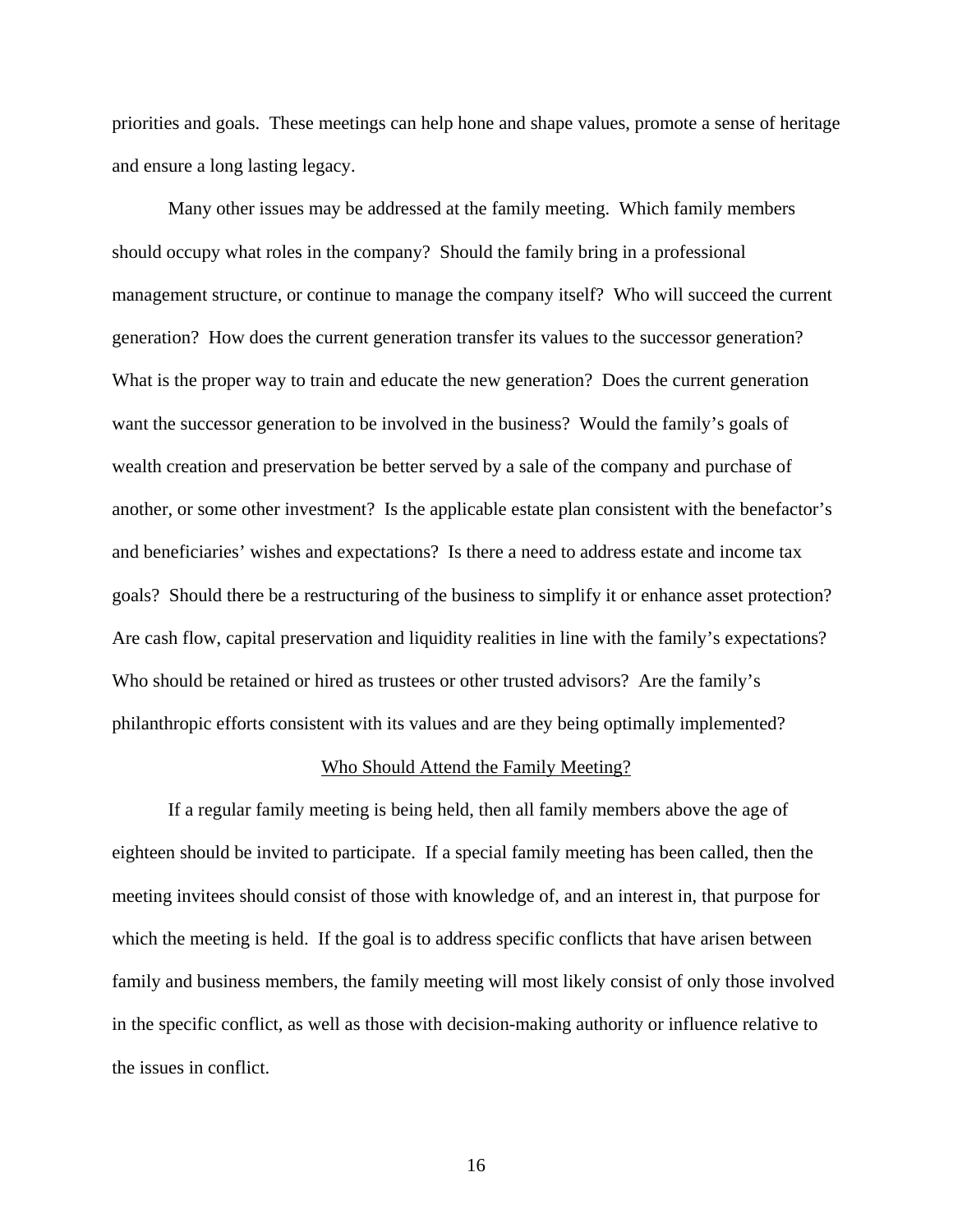The PAT is a meaningful and integral resource in any family meeting where the topics of interest are impacted by law, regulations, the financial markets, family business environment, taxes or investment performance. The PAT can be an invaluable resource in the process of family meeting preparation by gathering data and summarizing it. Members of the PAT can make presentations about available alternative courses of action, provide recommendations, prepare plans for the implementation of an adopted plan of action, and monitor performance of that plan.

## What is a Family Meeting Facilitator and Why Retain One?

A Family Meeting Facilitator (FMF) is a professional who is retained by the family to conduct the family meeting. Even though one of the family members could facilitate the family meeting, it is often wise to retain a professional who is actually a "process expert" for such a task. As with other important processes, proper design and implementation of the process is needed for it to be successful.

 The authors believe that mediators are well suited for the role of FMF by any family wishing to create or improve an existing family meeting framework. As FMFs, mediators are uniquely positioned through training, experience and professional practice to serve as neutrals. They are by training focused on issue identification, problem solving, and practical resolution. The mediator as FMF works with the family and the PAT's from other disciplines to discover impediments to productive communications and to design a process that meets the particular needs of that family and the issues to be addressed. The FMF meets with family members and the Family Council<sup>20</sup> to establish an agenda for the family meeting. The FMF can help coordinate scheduling of the family meeting and assist in site selection as well. Most

<sup>&</sup>lt;sup>20</sup> This concept is discussed more fully in the next section of the text.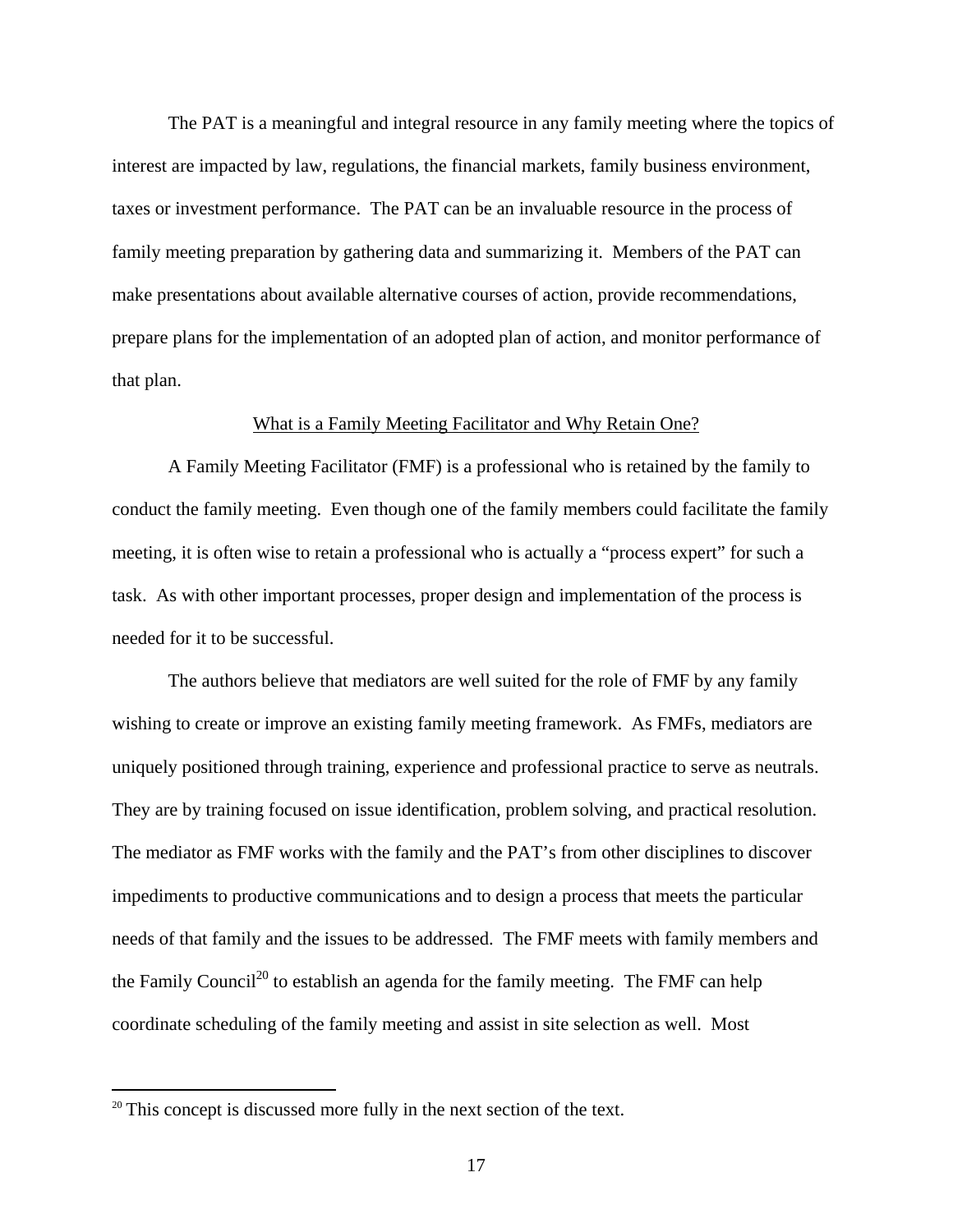importantly, FMFs can identify impediments to productive dialog and decision-making, and they can successfully manage the complex discussions that will occur before, during and after the family meeting. Mediator FMF's are goal driven and result oriented, but are uniquely gifted to manage the "soft issues".<sup>21</sup>

# What is the Family Council?

 The family meeting is a process. The family council is a governing or advisory structure, akin to an executive or steering committee, or a board of directors.<sup>22</sup> At the core of the family meeting and the family business is the family council. It is distinguished from a corporate board of directors in that the corporate board does not occupy a position between the family and the business. The family council should be comprised of the most influential and representative cross section of family members. It may also include spouses of blood relatives, or other nonrelatives, but voting rights may or may not be extended to all council members. The circle should be drawn rather tightly so that the resulting council will be strong and influential, yet open to dialogue and discussion.

<sup>&</sup>lt;sup>21</sup> Soft issues have been referred to as "Kleenex box issues" or "touchy feelie issues". These are the relationship issues as distinguished from the hard issues, which are the more practical quantifiable issues of business operations. EDWIN A. HOOVER & COLETTE LOMBARD HOOVER, GETTING ALONG IN THE FAMILY BUSINESS: THE RELATIONSHIP INTELLIGENCE HANDBOOK (1999) at 12.<br><sup>22</sup> Many business consultants use the term Family Council and Family Meeting interchangeably.

After considerable thought these authors have made the decision to distinguish these concepts from one another.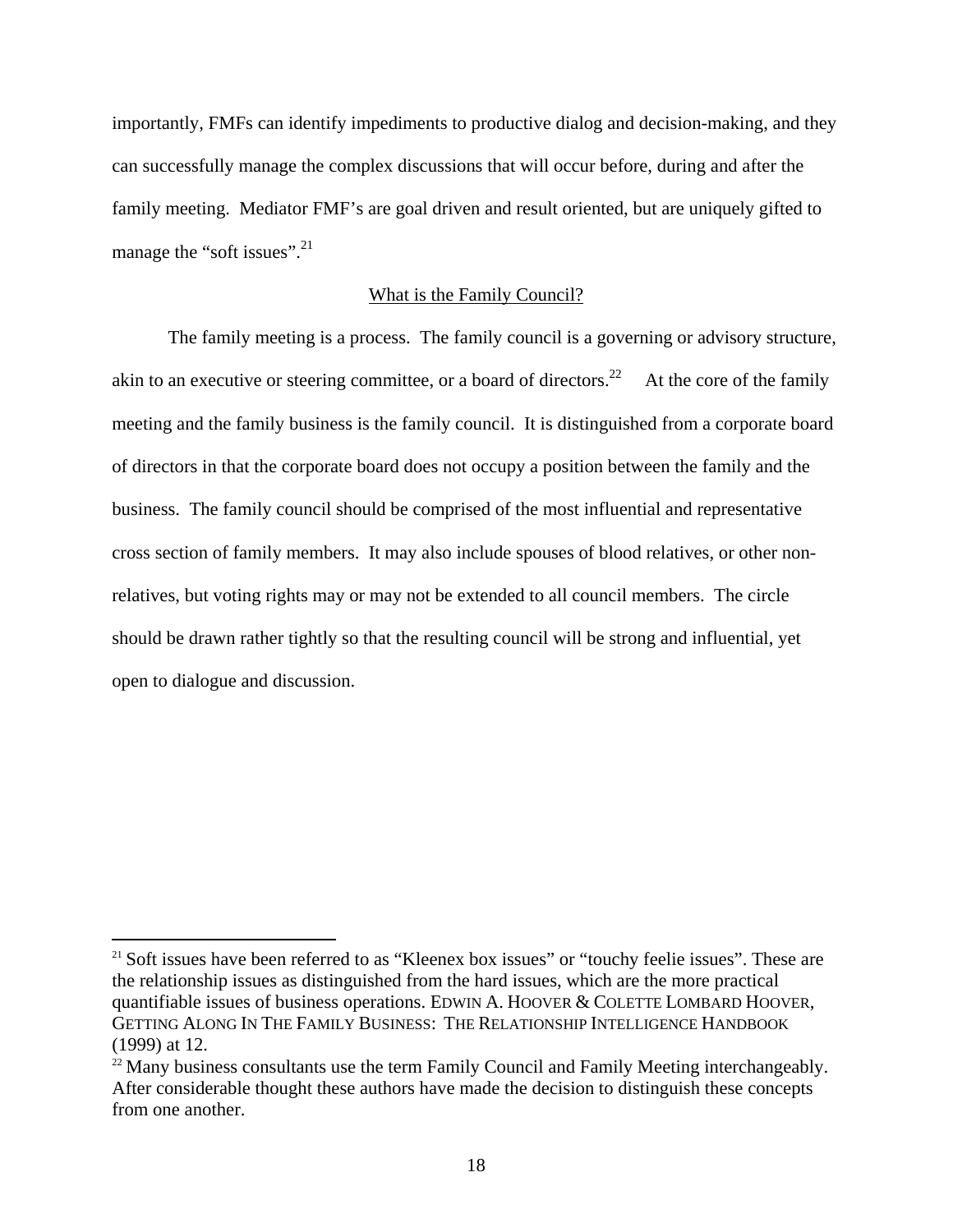# **The Family Council**



Family Council Members Influencing the Family and the Business





 The purpose of the family council is to provide leadership for the family and to serve as a powerful liaison between the family and the business. As the family grows, there is greater potential for divergent views. This is due to a loss of connectedness or identity with the family business, the influx of relatives by marriage, and changes in the business as a result of the introduction of non-relative employees and managers. Family meetings provide a forum for discussing and addressing the various issues that may arise. The family council serves as a guiding force in the family meetings by setting the agenda, providing education, establishing priorities and providing input to the FMF on family meeting rules. This insures that the family meetings are productive.

 The family council represents the collective family voice for the family and the family business. This is the entity that sets the course for the family by establishing and transferring family values to the family and the business. The family council is, in essence, the policy-maker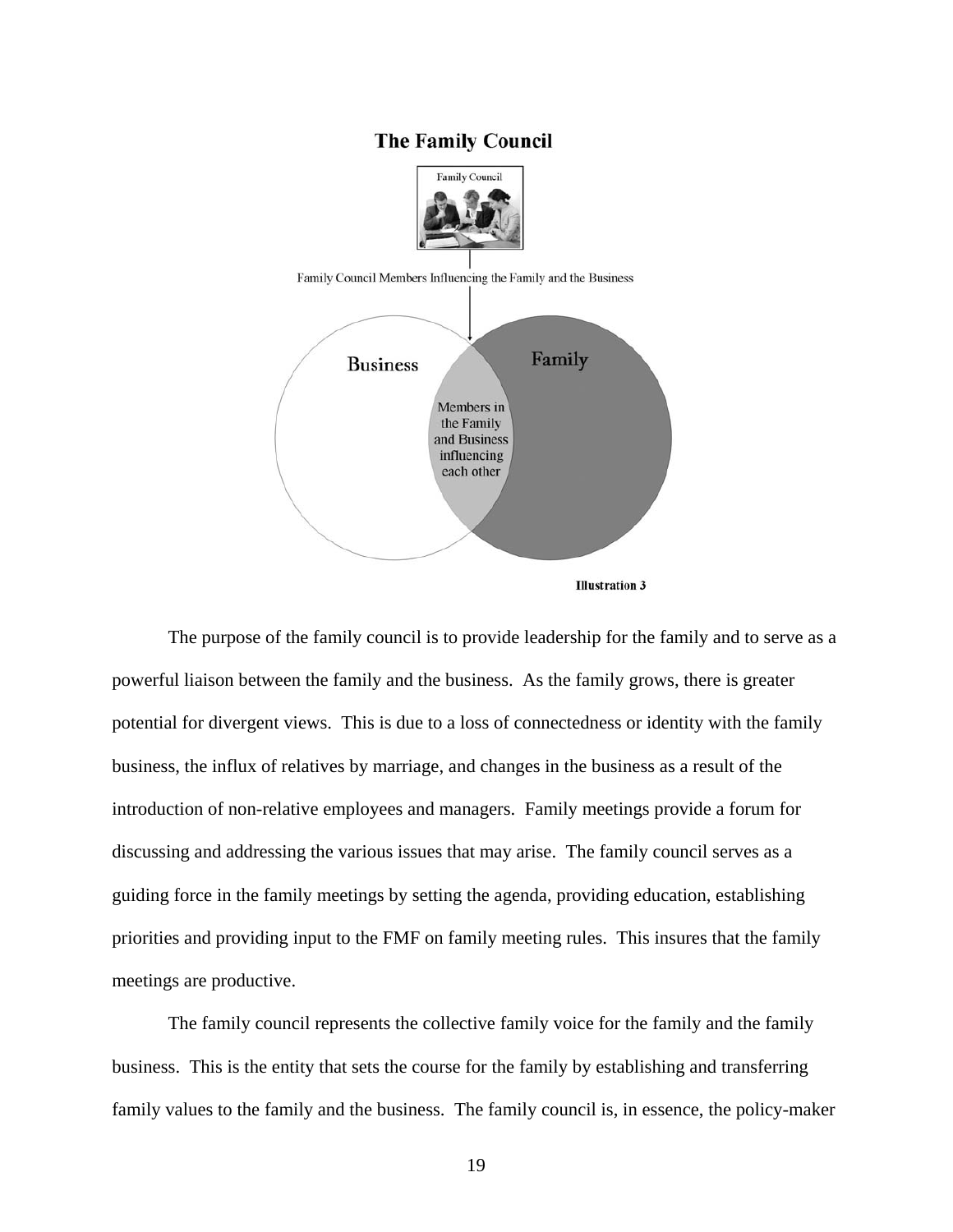for the family with regard to the soft issues, as well as the hard issues (such as succession, wealth management, estate and tax planning). The family council also serves to harmonize and reconcile the differing interests of the family members represented in the council. In this way the family can approach the family meeting with a sense of order and cohesiveness. Family councils may conduct research surveys of family members and non-family employees to stay informed and to solicit suggestions and opinions in a non-threatening manner. At least one family council has sought to encourage youth from the fourth and fifth generations to participate in the family business by holding a job fair.<sup>23</sup>

 It is important to recognize that the members of the family council may or may not be the governing members of the family business. Obviously in situations where the council members are identical in make-up to the governing members of the family business, the nexus between the family and the business is very strong. In circumstances where a number of the members of the family council are not the governing members of the family business, the family council plays a more advisory role as opposed to a governing role in the family business. Regardless of the composition of the family council, it is cloaked with a high level of influence, as it is representative of the family.

### Conclusion

 Family businesses control a tremendous amount of the world's wealth. Almost one-half of the wealthiest one percent of the United States population acquired their wealth through operation of their own companies, most of which are family-owned.<sup>24</sup> Other than wealth, one of

<sup>&</sup>lt;sup>23</sup> The Family Council referred to in the text is called the Duda Family Council. Cynthia Barnett, *The Duda Way,* FLORIDA TREND, Sept. 2006, at 63.

<sup>24</sup> Gerald Le Van, *Healthy Wealth in Business Families,* 2004.